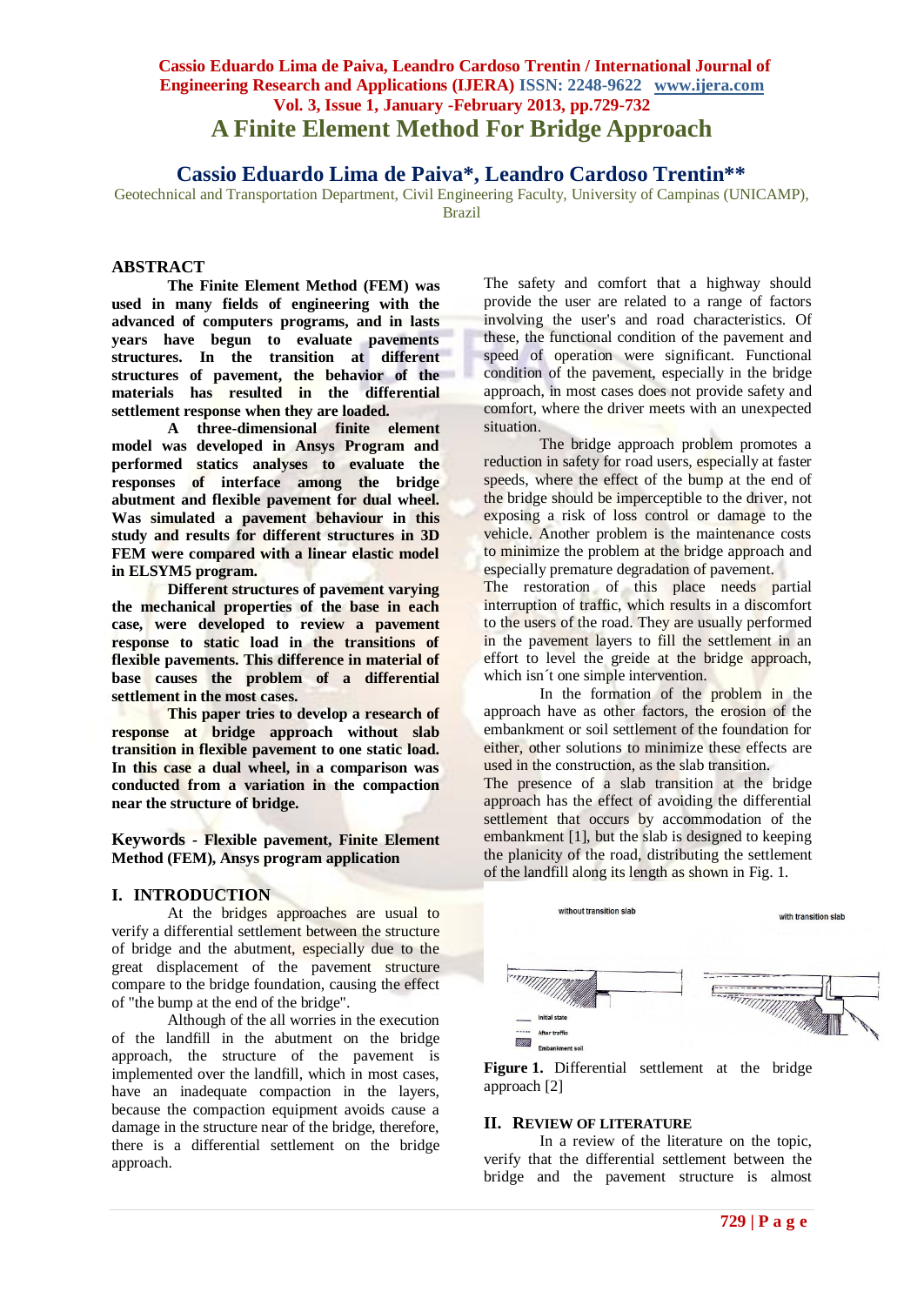### **Cassio Eduardo Lima de Paiva, Leandro Cardoso Trentin / International Journal of Engineering Research and Applications (IJERA) ISSN: 2248-9622 www.ijera.com Vol. 3, Issue 1, January -February 2013, pp.729-732**

inevitable, once has a small settlement of the abutment design. Moreover, the pavement is designed to distribute stresses over the subgrade in place, usually about granular material which has a deformation greater than that meet in the bridge.

The studies of Long et al [3] demonstrate that the differential settlement or discomfort for the user by the bump of the end of the bridge occur at different locations in the bridge approximation, primarily by the type of geometry of the encounter and the cause of settlement. For the study sites in Illinois, USA, demonstrated settlement in bridges with or without transition slab at the abridge approach.

The discomfort caused by the bump of vehicles in the end of the bridge, is noted by the user of the road when settlements have slopes greater than or equal to 50 mm However, the studies of Long et al [3] present a better parameter that expresses this discomfort to the user, which is measured by the change of slope on the approach slab, that is measured by the differential settlement divided by the total length.

Therefore, in the falte of criteria for acceptance of values for the settelemnt, Long et al [3] suggests values near of 1/125 for change of slope, measures for improvement should be evaluated to minimize the effect of the bump and discomfort to the user. According this definition of measure of bridge approach, Briaud et al [4] suggests changes of slop near of 1/200 for acceptance of bridges, which are guaranteed safety and comfort.

In technical notes the SETRA [2] are discussed consideration in the decision to use or not the slab of transition, that is related to the initial costs and future maintenance to repair of the settlements.

The manual of bridge design from Brazil [5], all bridges must have a transition slab with a thickness not less than 250 mm and a length of four meters, connected to the structure or abutment, through concrete joints, and over a compacted soil in the entire length.

In the handbook of inspection of bridge [6], there has been the concern with this difference in stiffness between the embankment and bridge structure, even improved with the use of slab transition, eventually fail and causing a impact of vehicles at the end of the bridge.

Some factors are involved in the occurrence of the effect of bump on the approach that can be summarized in Fig. 2. [4]



**Figure 2.** Problems leading to the existence of a Bump [4]

The settlement of the natural subgrade is eventually a common issue in the bridges structure, hat usually occur after the beginning of loading to the landifll and requests from traffic, but in some soil types may occur along time. Therefore, an analysis of differential settlement of the embankment and bridges foundation along the time, which will give subsidies for the identification of the solution to be used in this problem.

About the material of the landfill must be taken care with the available materials near the construction, because they may not have a satisfactory performance. The proper compaction of material is another important factor to reduce the effect of the bump. Also, one may use lighter materials in the landfill in order to prevent settlement in the subgrade. The bridges foundations are usually profound and have little natural subgrade settlement, what must be a greater importance in the implementation of the bridge embankment.

In studies by Seo [7] involving the slab transition, was observed that the frequency of loading on the slab transition is proportional to the growth of the bump and short transition slabs result in higher displacement of the slab.

As Puppala studies [8], the factors causing the effect of the bump are a consolidation of foundation soil in the landfill, by the poor compaction and consolidation of fill material, associated a inefficient drainage and soil erosion.

The implementation of an appropriate drainage system in the bridge approximation, maintains away from water that can penetrate the soil of the embankment, causing voids with loss of material and the consequent settlement.

#### **III. VALIDATION OF THE FINITE ELEMENT MODEL**

A static analysis was performed to evaluate the model developed in Ansys Program, comparing with the results in ELSYM5 program, either using a linear elastic model.

The program Elsym5 [9] is based on a model of perfectly elastic layers in three dimensions, where the structure can be required by one or more loads distributed on circular surfaces and constant pressure. In the response of the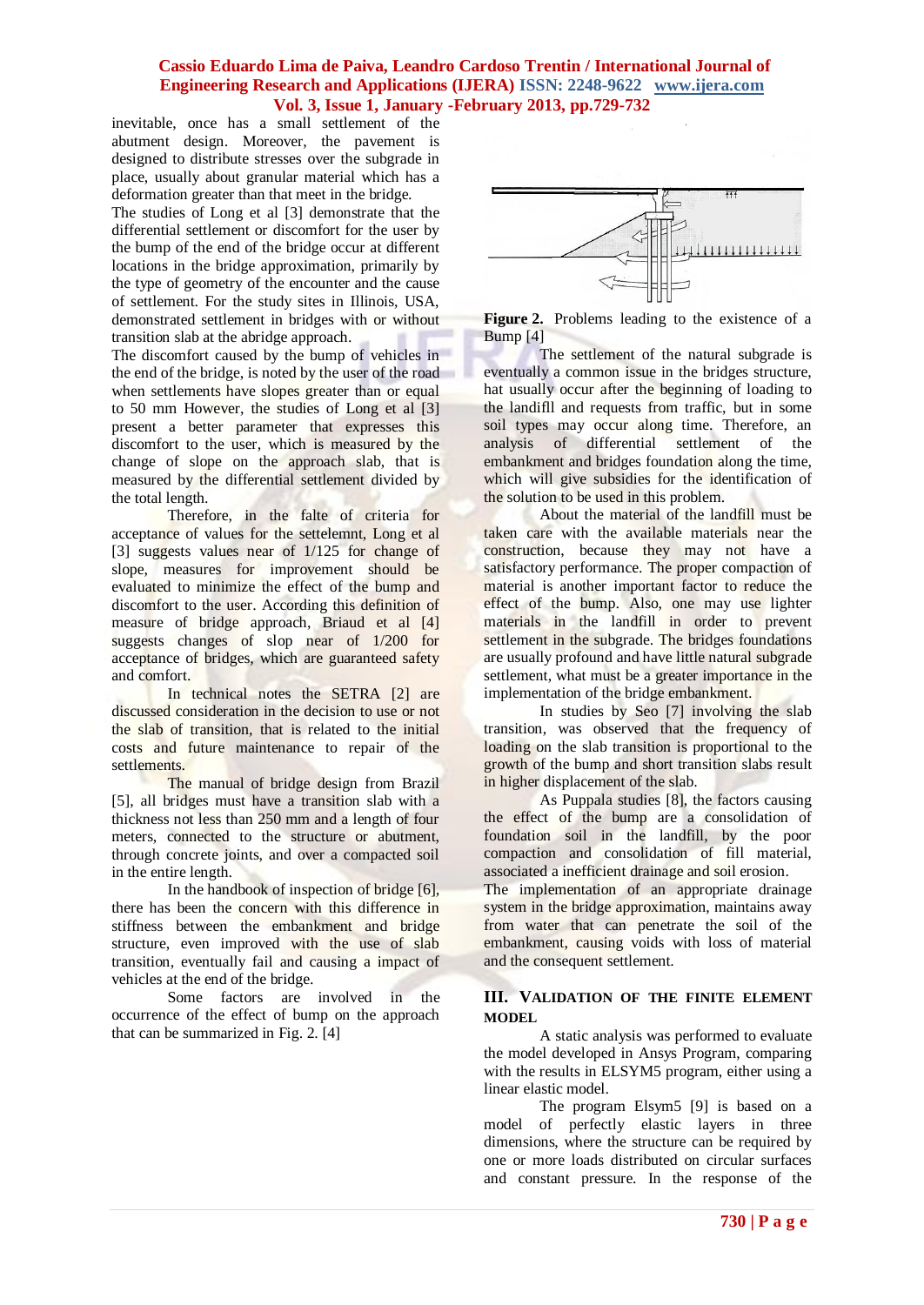### **Cassio Eduardo Lima de Paiva, Leandro Cardoso Trentin / International Journal of Engineering Research and Applications (IJERA) ISSN: 2248-9622 www.ijera.com Vol. 3, Issue 1, January -February 2013, pp.729-732**

structure have results of stress, strain and displacement at defined points.

A flexible pavement can be represented by layers of materials, composing the structure. In this method of elastic material is assumed one behavior homogeneous and elastic deformation to each layer, from the modulus of elasticity (E) and Poisson's ratio (μ).  $[10]$ 

Thickness of 5 cm and 10 cm were performed to asphalt layer. To the base was used thickness of 15 cm, 20cm, 25cm and 30 cm in this validation. The material characteristics of the asphalt concrete, base and subgrade are shown in table 1 and a high uniform pressure of 0.56 MPa applied in the circular area of 10.79 cm, spaced 34 cm from each other, at the condition of dual wheel.

**Table 1.** Material Characteristics of Pavement Structure

|                              | <b>Concrete</b><br><b>Asphalt</b> | <b>Base</b>          | <b>Subgrade</b> |
|------------------------------|-----------------------------------|----------------------|-----------------|
| Elastic Modulus<br>$E$ [MPa] | 2,400                             | 150                  | 70              |
| Poisson's Ratio<br>v         | 0.45                              | 0.35                 | 0.35            |
| Thickness [mm]               | 50/100                            | 150 / 200<br>250/300 |                 |

The numerical models were performed using the Ansys Program, a three dimensional finite element method with a 20-node elements. In this analise was used a axisymmetric finite element with 1,500 mm to horizontal and vertical directions. The comparison of the numerical results for linear elastic model obtained for different layers thicknesses are shown in Fig. 3 to vertical displacement.



**Figure 3.** Comparison of displacement in the pavement structure

### **IV. FINITE ELEMENT ANALYSES**

For a better understanding of the settlement in embankments near the bridge approach, a construction of a numerical model for each case study were constructed, in the table were presented the properties of the materials in structure.

**Table 2.** Material Characteristics of the numerical model

|                                   | <b>Concret</b><br>e<br><b>Asphalt</b> | <b>Base</b> | Subgrad<br>e | <b>Bridge</b> |
|-----------------------------------|---------------------------------------|-------------|--------------|---------------|
| Elastic<br>Modulus<br>$E$ [MPa]   | 2,400                                 | 300         | 100          | 30,000        |
| Poisson's<br>Ratio $\nu$          | 0.45                                  | 0.35        | 0.35         | 0.25          |
| Thickness<br>$\lceil$ mm $\rceil$ | 100                                   | 300         |              |               |

Numerical models were performed using the Ansys Program, a three dimensional finite element method with a 20-node elements. In this analyse was used a axisymmetric finite element with 2.000 mm to horizontal in axis Y and vertical direction. At direction Y was used 4.000mm to perform a bridge approach, as showed in Figure 4.



**Figure 4.** Numerical model of bridge approach in Ansys program

Near the bridge abutment were analysed three examples of compactations with variation in elastic modulus to demonstrate a poor, normal and good compaction, as showed below.

|        | <b>Table 3.</b> Variation in Elastic Modulus near the |  |  |  |
|--------|-------------------------------------------------------|--|--|--|
| bridge |                                                       |  |  |  |

| <b>Compaction</b> | Elastic Modulus $E$ [MPa] |
|-------------------|---------------------------|
| $I - Poor$        | 150                       |
| $II - Normal$     | 300                       |
| $III - Good$      | 450                       |

Therefore, analyses were developed to a static load of a dual wheel with 8.2 kgf along the approximation and the bridge, as presented in the following Fig. 5.